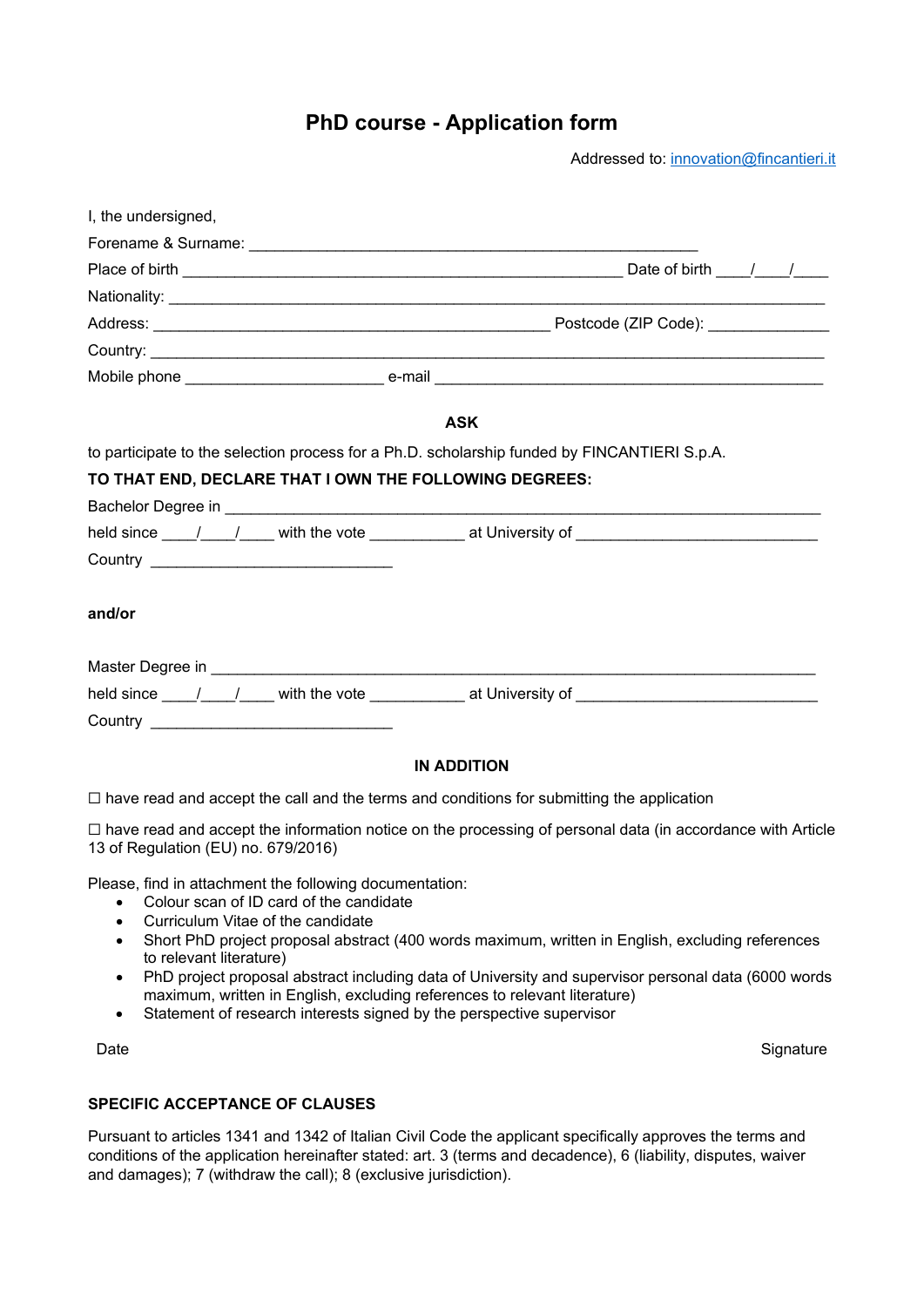## **INFORMATION NOTICE ON THE PROCESSING OF PERSONAL DATA**

Dear applicant*,* 

with this document, drawn up in accordance with Article 13 of Regulation (EU) no. 679/2016 (hereinafter also "Regulation"), FINCANTIERI S.p.A. hereby informs you about the processing of your personal data.

#### **1. Data Controller**

The data controller for the processing of your personal data (e.g. name, surname, date and place of birth, e-mail) is **FINCANTIERI S.p.A.,** VAT no. 00629440322, with registered office in Trieste, Via Genova 1, (hereinafter also referred to simply as the "**Controller**" or as "**Fincantieri**"), certified email: **privacy@pec.fincantieri.it**, tel. **+39 040 3193111** fax **+39 040 3192305**.

#### **2. Purpose and legal basis of the processing of personal data**

Your personal data will be processed, using computerised means and/or on paper, solely for the following purposes:

a) purposes concerning the registration of applicants in the competition notice, the evaluation of the curricula vitae and the selection of the best proposals and, in the event of the award of the competition notice, the settlement of the scholarship awarded. This processing is necessary for the performance of a contract to which the data subject is party or in order to take steps at the request of the data subject prior to entering into a contract.

#### **3. Recipients of personal data**

It should also be noted that your data will be communicated and processed within Fincantieri by personnel duly appointed and instructed by the Controller.

Your personal data will be communicated, in strict relation to the above mentioned purposes only, to the following categories of subjects:

 $\checkmark$  other Fincantieri subsidiaries (the main ones are: Cetena S.p.A., FINCANTIERI INFRASTRUCTURE S.p.A., FINCANTIERI Oil & Gas S.p.A., FINCANTIERI SI S.p.A., Seastema S.p.A., Isotta Fraschini Motori S.p.A.; Issel Nord S.r.l.; Marine Interiors S.p.A.)

#### **4. Transfer of personal data to a third country or an international organisation**

The Controller does not intend to transfer your personal data to countries outside the European Union.

### **5. Period of retention of personal data**

Your data will be kept throughout the duration of the competition notice.

In any case, the terms of limitation in force will be respected to enforce the rights and obligations relating to your relationship with the Controller or any other contractual or legal obligations which the Controller is required to comply with.

### **6. Rights of the Data Subject**

We inform you that, as the Data Subject, you have the right to obtain the following from the Controller:

| <b>Right of access:</b> | The right to obtain from the controller confirmation as to whether or |
|-------------------------|-----------------------------------------------------------------------|
|                         | not personal data concerning him or her are being processed, and,     |
| (Article 15 of the      | where that is the case, access to the personal data and the           |
| Regulation)             | additional information listed in Art. 15 of the GDPR.                 |